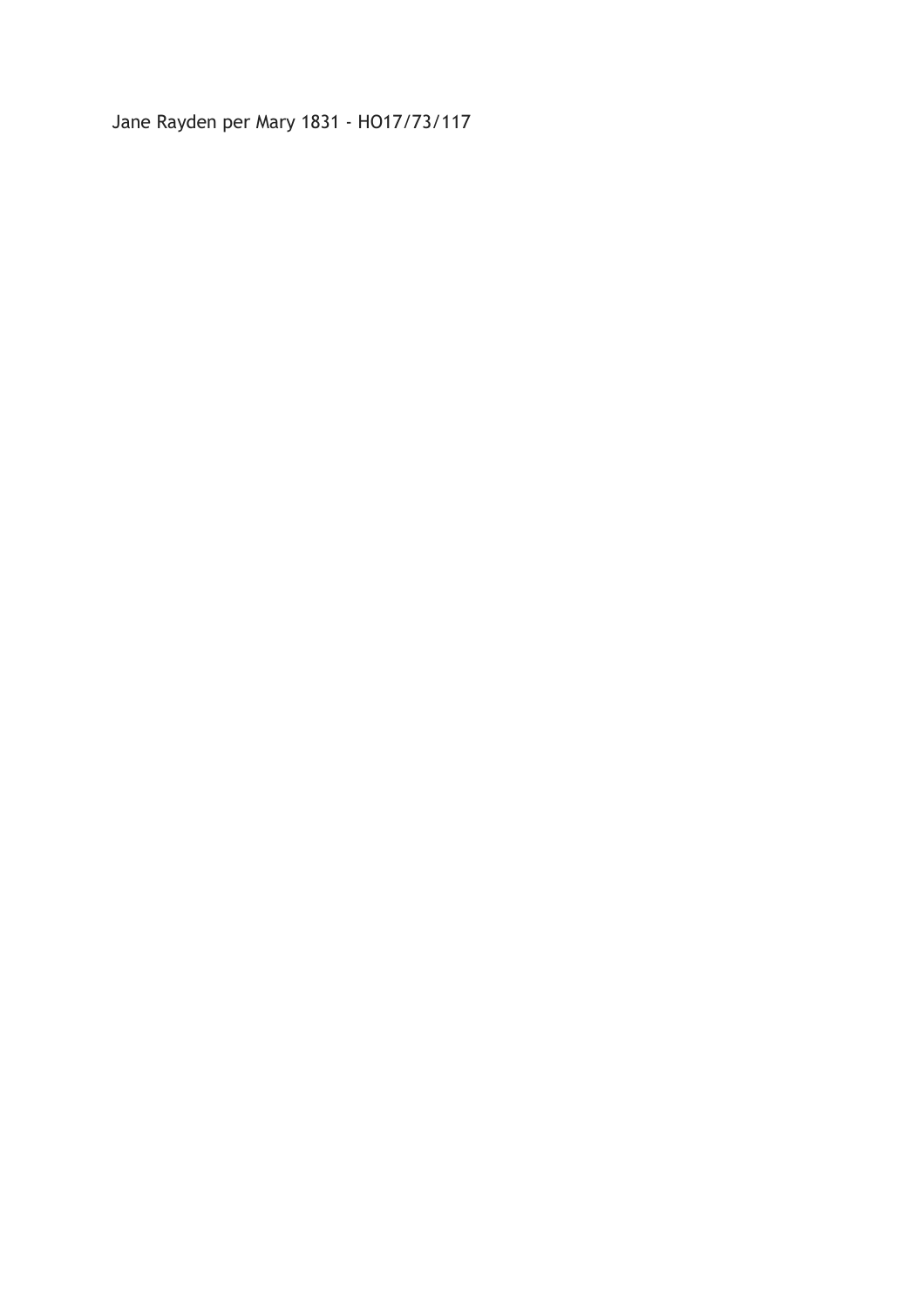JANE RAYDEN

SOURCE - HOME OFFICE CRIMINAL PETITIONS SERIES 1

**SERIES - HO 17** 

PIECE NUMBER - 73

ITEM NUMBER - NP 16

---------------------------------

JANE RAYDEN AGED 23

OLD BAILEY DECEMBER SESSIONS - 1830

SENTENCED COMMUTED TO TRANSPORTATION FOR LIFE

CONSIDERED AT REPORT IN COUNCIL 2 MARCH 1831

PITITION OF JANE RAYDON

PRISONER CONFINED IN NEWGATE UNDER SENTENCE OF DEATH

-------------------------------

--------------------------------

To The Right Honourable Lord Viscount Melbourne His Majesty's Principle Secretary of State for the Home Department.

The Humble Petition of JANE RAYDEN a prisoner in His Majesty's Goal of Newgate under sentence of DEATH.

That your Petitioner was tried and convicted at the last Old Bailey Sessions upon a chagre of stealing in the dwelling house of JOHN MANN a twenty pound Bank of England note his property and for which offence Petitioner has received the awful sentence of DEATH.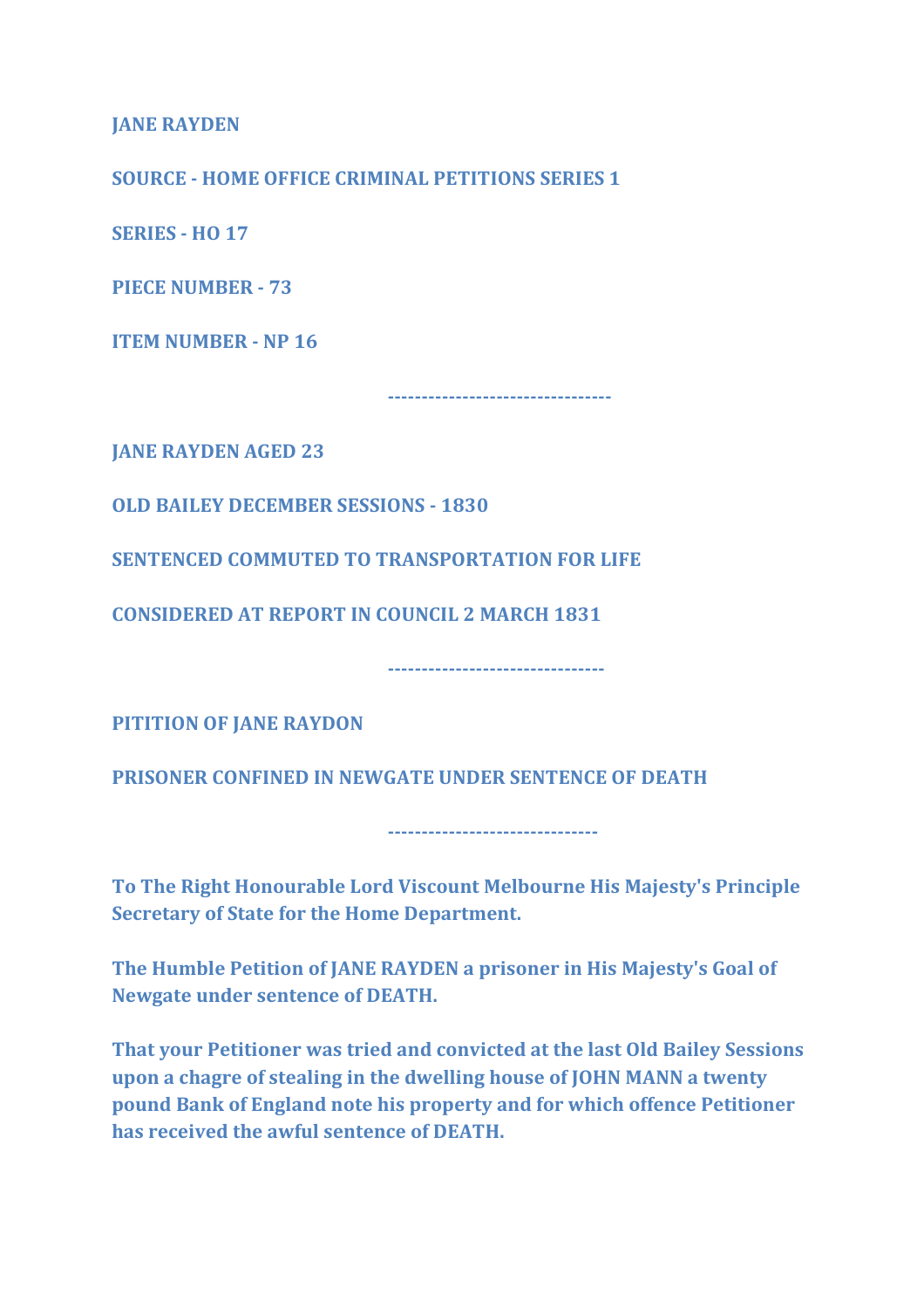Your Petitioner wishes to call your Lordships kind and humane attention to her most deplorable situation and enticates that your Lordship will take into consideration the destitute and forlorn situation in which twas placed previous to my committing the crime which places me under your Lordships consideration as an object of mercy.

Seduced from the home of my parents by a bad man which I afterwards married who afterwards made away with all my clothes and diserted by him. Reduced nearly to starvation and without a home I solicited my parents assistance whose humble situation in life and large family rendered them incapable of giving me the least assistance - Thrown on the wide world young and destitute I contracted a few debts to purchase some clothing to take the situation which has proved unfortunately my distruction through the temtation offered me which I availed myself of in an unguarded moment.

So that your Lordship could feel the anguish of my feeling or the solitude which my weak frame now sustains or hear the prayers of my parents the cryes of my sisters for their unfortunate lost child and sister - your Lordships feelings would then be roused to a thought upon the case of your destitute and forlorn petitioner.

Your petitioner is fully sensible of the justness of the sentence which was passed upon her by the Jury for the crime which she committed, but hopes your Lordship will plead her cause before His Most Gracious Majesty whose heart is always open to the prayers of his meanest subjects hasting through your kind intersession my sentence will be mitigated that I may live to offer up prayer to that great Almighty Being who is the fountain of mercy through your benevolent and humane intercession of your Lordship on my behalf and your petitioner as in duty bound will ever pray.

We the undersigned do most humbly solict your Lordships charitable and humane concideration of the peitioner and do seriously implore your Lordship to extend to her the Royal Clemency and Prayer of her petitioner - and we assure your Lordship that up to the time of the transsaction which has placed her in her truly pitiable and most melancholy situation she ever bore an unreproachable character for honisty and industery of your

------------------------------